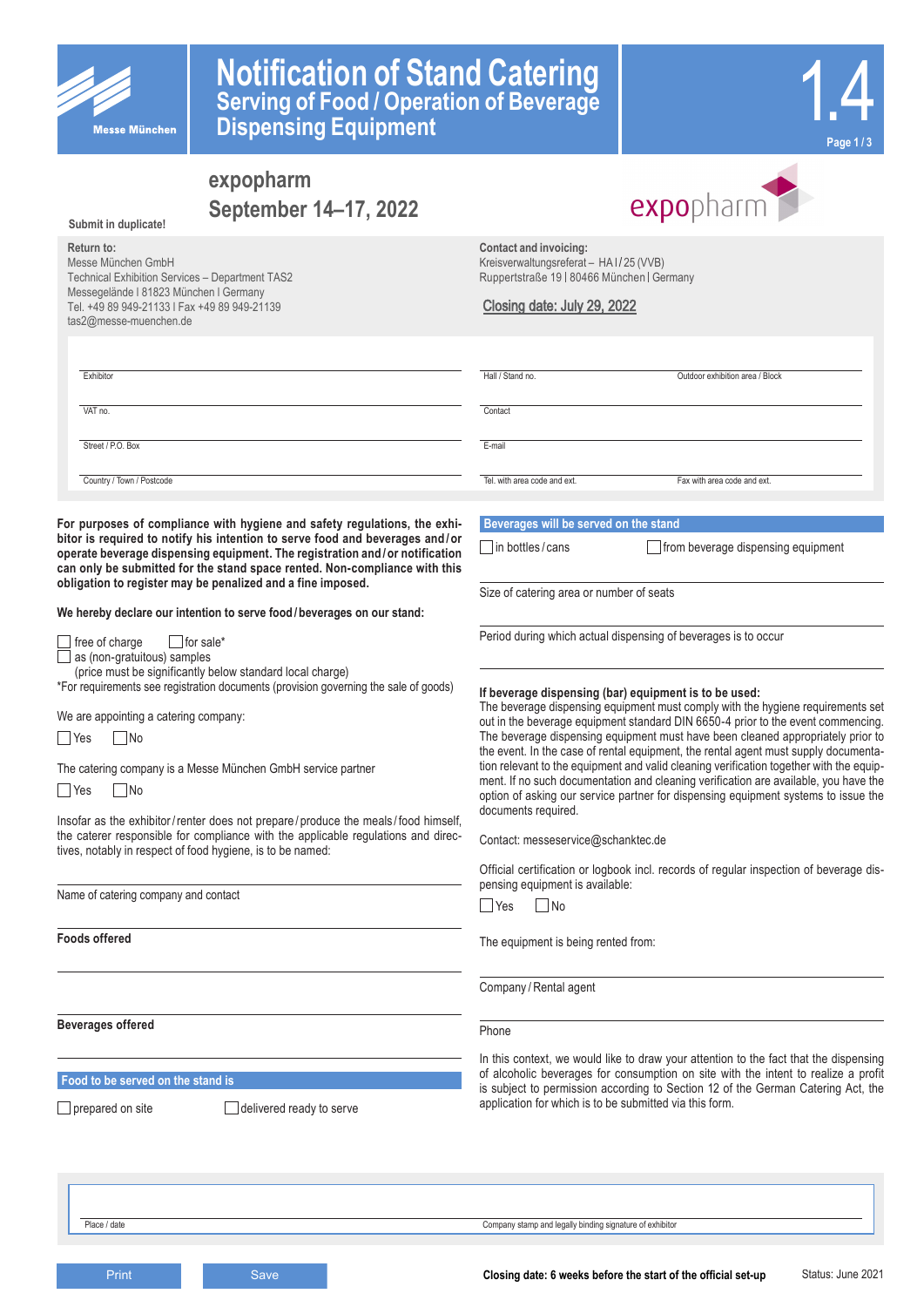

## **Registration of Catering Services Serving of Food and Beverages, Stand Catering and Operation of Beverage Dispensing Equipment**

## **expopharm September 14–17, 2022**



expopharm

**Page 2 / 3**

**Please note** that surfaces which may come into contact with food items must be maintained in exemplary condition and be easy to clean and disinfect. Smooth, washable materials should be utilized (this also applies to floor coverings and walls in such areas.) If food is to be served on the stand, the requirements set out in Section 4 Item 2 in conjunction with Annexe II Section 1 et seq. of Directive (EG) 852/2004 relevant to commercial operations must be observed. These include the following measures:

- adequate water and wastewater hook-ups
- temperature conditions suitable for the hygienic preparation, handling and distribution of food
- appropriate equipment for cleaning food
- appropriate tools for cleaning / disinfecting food service / kitchen equipment

### **■ Important**

Any distribution of food and/or beverages is subject to official hygiene regulations, and to review by food and beverage officials of the local inspection authority (Bezirksinspektion Ost).

### **■ Legal regulations**

According to Sections 64 and 69 of the German Trade Regulation Act, the distribution of samples (promotional items, food and beverages) at a scheduled trade fair is not subject to offical approval, but must be declared.

Should beverages not intended as samples be sold for consumption on site, the requirement to apply for permission as set out in Section 1, Paragraph 1 of the German Catering Act applies. Approval is required in any such case in accordance with Section 12 of the German Catering Act.

### **Exhibition stand hospitality for guests, customers and visitors:**

With regard to the assessment of the exhibitor's customer hospitality activities, such as do not incur a fee, the special character of the function is to be given particular consideration. As the overall event is primarily of a promotional nature, the distribution of food and beverages is regarded as an extension of the true, broader objective of the event, namely promotional activities aimed at attracting customers.

**Therefore, taking logistical and economic factors additionally into account, the relevant local authority (Kreisverwaltungsreferat der Landeshauptstadt München), in keeping with current statutory requirements, herewith exempts the complimentary distribution of food and beverages, whether or not served as samples, from the requirement to obtain a permit against payment of a charge in accordance with the German Catering Act.**

### **Information on the German Infection Prevention Act (Infektionsschutzgesetz - IfSG)**

Any persons preparing, handling or distributing certain foodstuffs, which activity involves coming into contact therewith, or newly hired staff or persons involved for the first time in group food service activities in kitchens within restaurants and other similar establishments, may only carry out this work after demonstrating through the appropriate certification by the German Public Health Department or from a physician contracted by the Public Health Department, that they have been notified verbally and in writing

- 1. of activities prohibited under Section 42, Paragraph 1 of the IfSG,
- 2. of their obligations as specified under Section 43, Paragraphs 2, 4, and 5 of the IfSG and
- 3. have declared in writing, after having been advised as above, that they have no knowledge of any reason why they should be prohibited from participating in food service activities.

**Persons already in possession of a valid health certificate as set forth in Sections 17 and 18 of the former German Epidemic Prevention Act (BSeuchG) are exempt from this compulsory initial instruction.**

German-language certificates issued in accordance with the new German Infection Prevention Act (IfSG) and the old German Epidemic Prevention Act (BSG) are to be submitted and / or presented on demand.

Persons preparing, handling or distributing the following foodstuffs are subject to the aforementioned compulsory instruction as provided under the German Infection Prevention Act:

- Meat, poultry and any products produced therefrom
- Milk and dairy products
- Fish, crustaceans or molluscs and products produced therefrom
- Egg products
- Infant and children's nutrition
- Ice cream and semi-finished ice cream products
- Baked goods with non- or partially-cooked or –heated fillings or toppings
- Gourmet salads, raw salads and potato salads, marinades, mayonnaise and other emulsified dressings, baker's yeast
- Sprouts and products containing sprouts as an ingredient

Dishwashing staff, whether employed in food service operations in establishments or for group service events, must also possess the appropriate instructional certificate.

The provisions set out in the European Food Information Directive have been in force since December 13, 2014. As a result, the identification of allergens is required also for loose goods. In this connection you are kindly requested to refer to the information on our homepage: www.muenchen.de/rathaus/Stadtverwaltung/Kreisverwaltungsreferat/ Verbraucherschutz-und-Veterinaerwesen/Lebensmittelueberwachung/Kenntlichmachung-in-Speise--und-Getr-nkekarten.html

Further information concerning statutory food and food hygiene regulations is available from the coordinating officer of the local inspection authority (Landeshauptstadt München, Kreisverwaltungsreferat HA I / 35, Bezirksinspektion Ost, Trausnitzstr. 33, 81671 München, Germany)

**Mr. Michael Stamm Tel +49 89 23363535 Fax +49 889 23363531 bi-ost.kvr@muenchen.de**

In the event of any regulations governing food hygiene not receiving compliance, Munich city council's food inspection authority reserves the right to take the appropriate steps up to and including prohibiting the preparation of food.